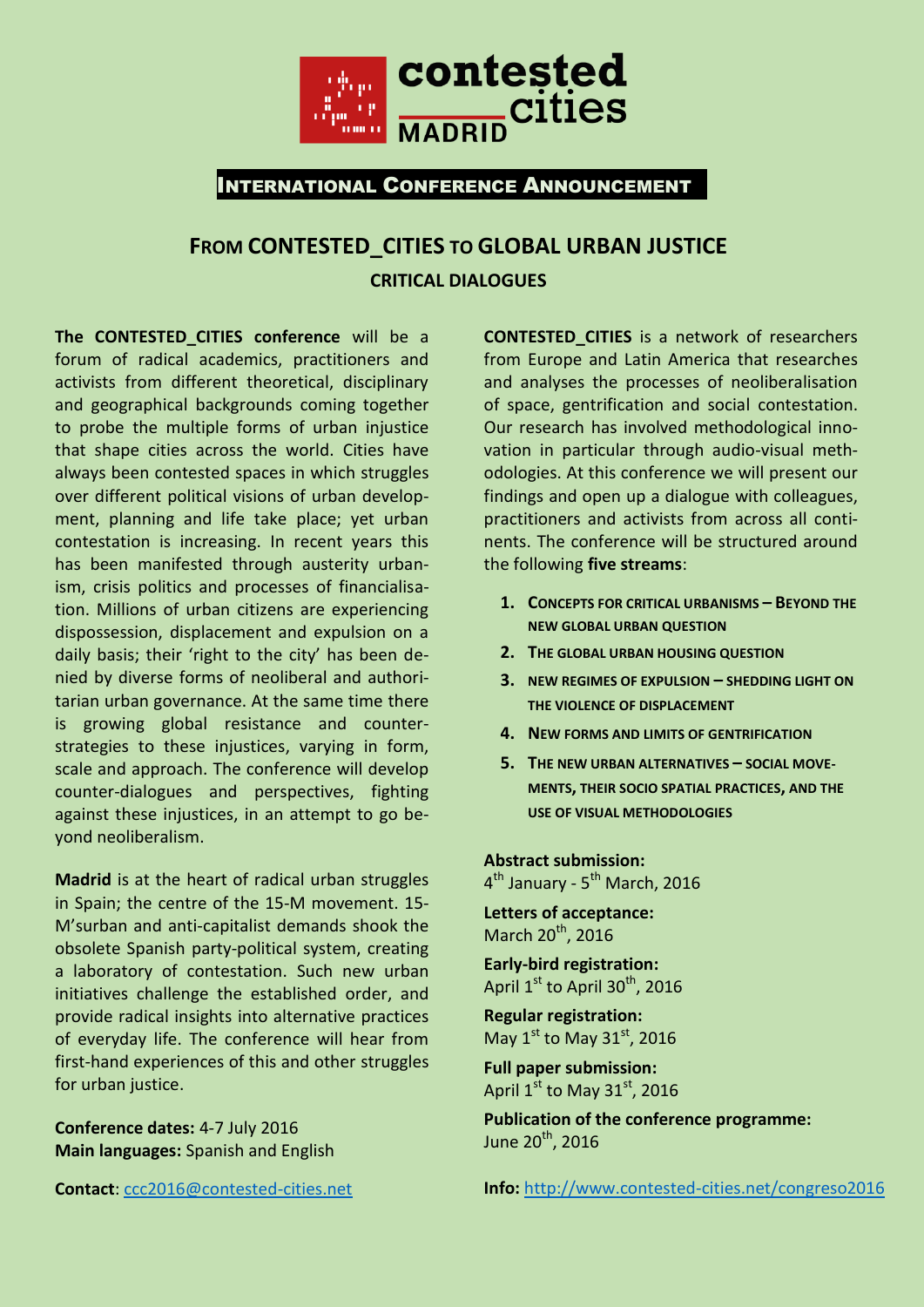

# **FROM CONTESTED\_CITIES TO GLOBAL URBAN JUSTICE CRITICAL DIALOGUES**

### STREAM 1

**CONCEPTS FOR CRITICAL URBANISMS – BEYOND THE NEW GLOBAL URBAN QUESTION**

Contemporary academic debates have brought into the spotlight the profound interconnection between global processes and local urban conditions. Debates about the variegation of neoliberal urbanism, the intensity of policy motilities, assemblage urbanism and new post-colonial comparativist approaches within global urban studies, have identified different notions and actions of planetary power relations. This stream seeks to engage in these debates, as well as going beyond, them through critical reflection on theories and practices in urban studies.

We are seeking novel theoretical discussions which reflect the complexity of societal embrace and/or rejection of neoliberal policies and imaginations. Urban grassroots have offered alternative modes of acting; constructing contested spaces in cities, and posing vital urban questions across Europe, Latin America and beyond. Yet, academic discussions have hitherto failed to entirely reflect the current social ruptures taking place in many cities. We therefore need a broader conceptual vocabulary to effectively engage with these many radical approaches. Theorisations about social and spatial injustice, the right to the city, and dispossession might only be a starting point for the debates we are seeking to develop in this stream.

Contributions should focus around one or several of these questions:

- **1)** How can we move beyond and deepen existing debates in urban theory?
- **2)** In what ways can our theoretical lexicon be updated in order to address the current political moment?
- **3)** How can theoretical discussions inform practice, providing meaningful knowledge for urban struggles and transformations?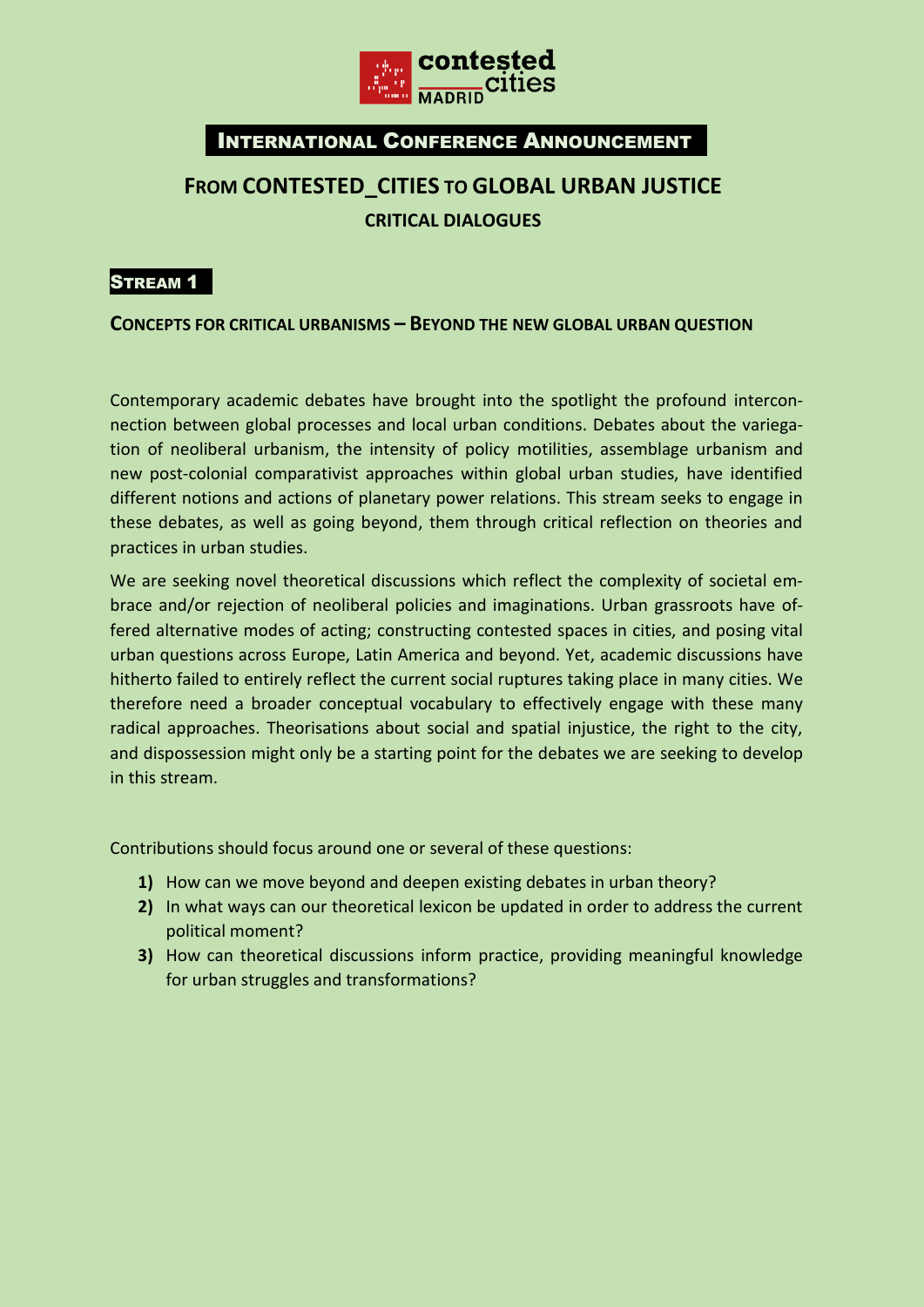

# **FROM CONTESTED\_CITIES TO GLOBAL URBAN JUSTICE CRITICAL DIALOGUES**

## **STREAM 2**

**THE GLOBAL URBAN HOUSING QUESTION – ACTORS, EXPERIENCES AND STRUGGLES**

For many across the world, housing is an unfulfilled human right. Under capitalism, housing has been turned into a real estate asset. The use value of housing has been undermined by increasing exchange values, while homeownership and property rights are secured under legislative frameworks which emphasise the freedom to own and invest. Contemporary housing production and re-production is dominated by: processes of financialisation, privatisation of public housing, securitization of private housing and transnational investors and global landlords in local housing markets. Housing policies are designed to encourage capital circulation, producing multiple forms of deprivation, exclusion and urban enclosure. The state has a contradictory role in these processes, in some cases accelerating the means of dispossession and in others attempting to provide patchy solutions to the growing housing issue. Thus, urban dwellers experience precarious housing conditions, and have in many cases organised themselves to denounce the injustices and find alternative solutions to housing-for-profit.

We encourage paper proposals confronting the housing question by addressing one or several of the following questions:

- 1) How is the global urban housing question manifested in everyday experience, and what are its primary causes?
- 2) What is the relation between housing policies, real estate markets and the right to housing?
- 3) What processes of transnationalisation and financialisation of housing markets are taking place in different local contexts? How can we calculate and measure their impacts, and who are global landlords and how do they act? What can we learn from processes of financialisation, dispossession and privatisation?
- 4) What challenges to the housing question are being posed by contemporary housing movements, and what demands are they making on housing? Who is engaging in housing movements and how are they organising? What is the alternative right to housing that arises out of collective action?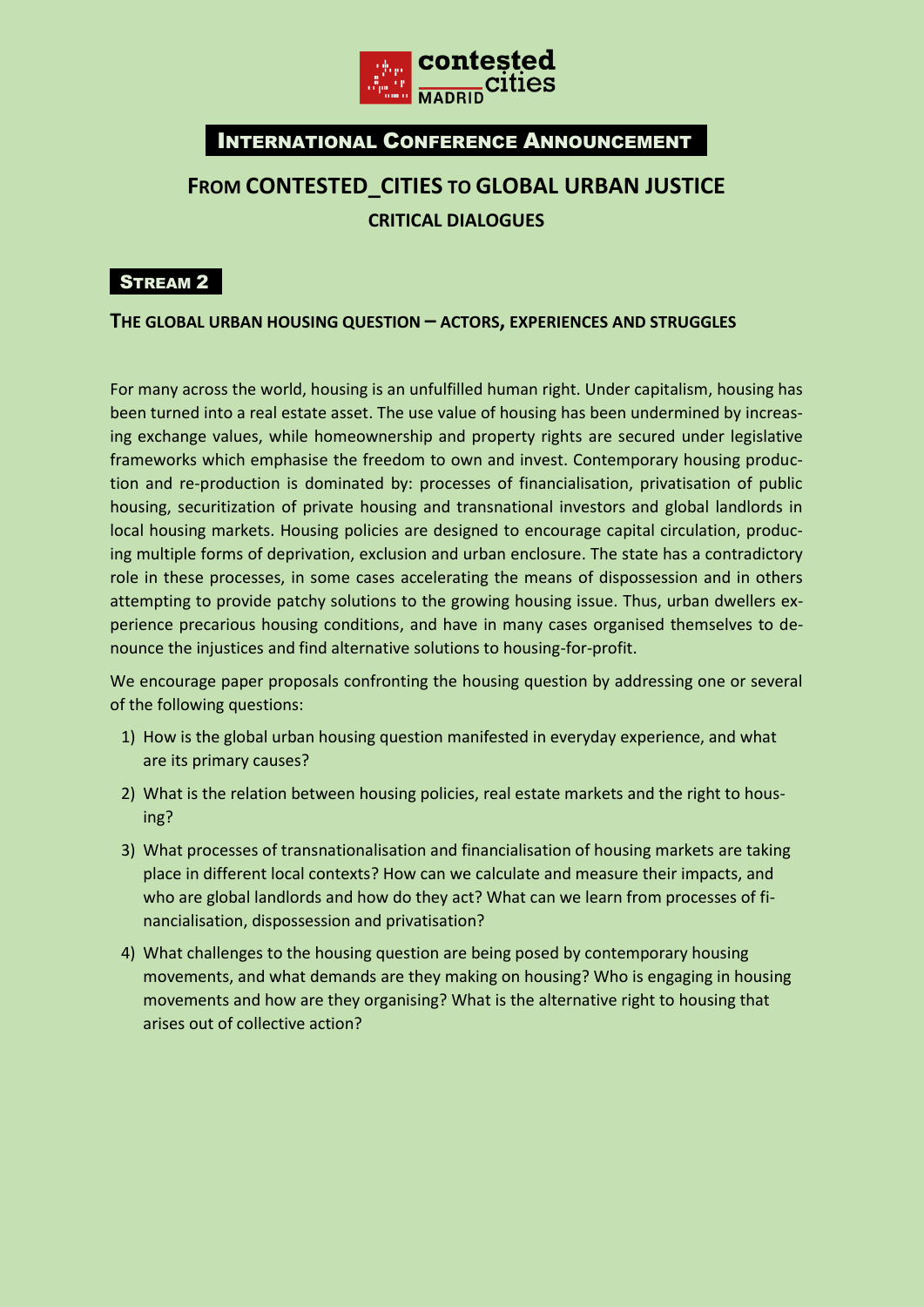

# **FROM CONTESTED\_CITIES TO GLOBAL URBAN JUSTICE CRITICAL DIALOGUES**

### **STREAM 3**

**NEW REGIMES OF EXPULSION – SHEDDING LIGHT ON THE VIOLENCE OF DISPLACEMENT**

Displacement is a notion which characterises the deep transformations in contemporary cities; an acute form of socio-spatial injustice. Displacement increases as urban policies are evermore aligned toward the land economy, seeking rent gaps, promoting gentrification, dispossession and social control. Displacement needs to be deconstructed, specified and politicised in order to better relate it to processes of dispossession.

This stream will debate processes of urban displacement. From large scale displacement through mega projects in the cities of Brazil, India and China, to extensive housing evictions in Southern Europe, and transnational takeover of public housing in Berlin, cities across the globe are expelling the poor. We are interested in bringing together critical urban theories which challenge this reality, and consider the roles of political conflict, migration, mobility, and the anthropology of violence in attempting to explain and overcome these injustices.

In this stream we encourage debates which link theory to empirical evidence of urban displacement by engaging with the following questions:

- 1) Which policies and discourses promote and naturalise displacement?
- 2) What we can learn from local case studies that address processes of displacement via accumulation by dispossession?
- 3) How is displacement accomplished in different places? What new regimes of displacement can be identified?
- 4) What are the emerging means of social control and violence in public and private space? How can displacement be conceived as another instrument of social and spatial control?
- 5) How can the mainstream discourses, which legitimise processes and practices of aggression and deprivation, be challenged?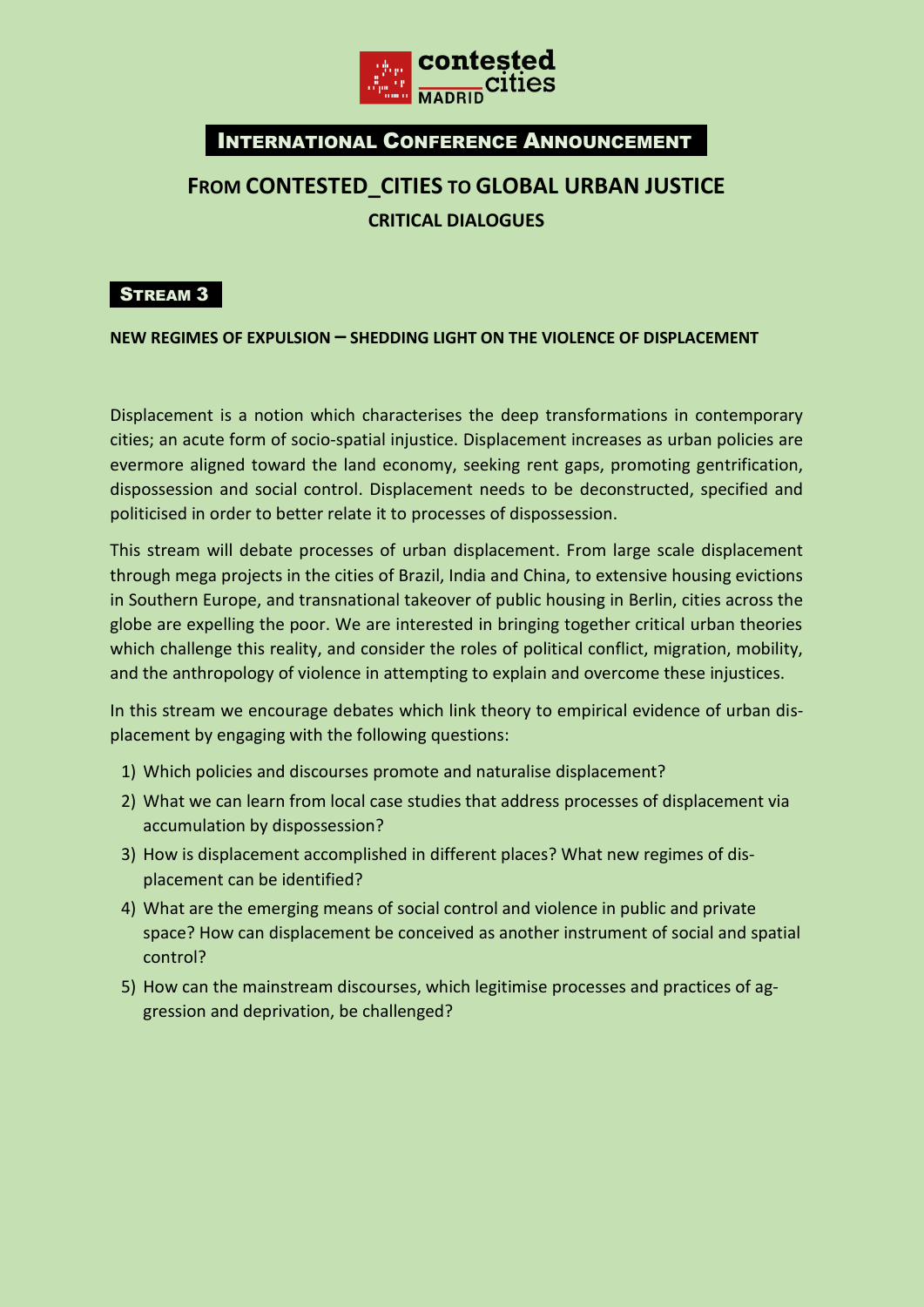

# **FROM CONTESTED\_CITIES TO GLOBAL URBAN JUSTICE CRITICAL DIALOGUES**

### **STREAM 4**

#### **NEW FORMS AND LIMITS OF GENTRIFICATION**

Gentrification is an established academic concept, and has penetrated activist and policy debates in many corners of the world. As a result, we have now accumulated a great deal of knowledge about its manifestation, particularly in large cities and especially with regard to housing. But gentrification is not only related to the expulsion of deprived and unwanted social groups from traditional inner city neighbourhoods. Urban restructuring in peri-urban areas, such as new-build and brownfield developments equally exhibit a class based remodelling of urban landscapes. Retail gentrification, a growing phenomenon, is transforming the commercial landscape of our cities, with the domination of international retail giants, the incursion of boutiques and high end independent shops, and the redevelopment of markets, contributing to the displacement of traditional businesses and low income shoppers. The change of use values into exchange values, through the displacement of the previous actors, the eradication of everyday rhythms and the imposition of new lifestyles and cityscapes is dictated by capital, the state and real estate markets. The variegated geographies of gentrification reveal new forms of vengeful urbanism where the enforcement of the new urban order is achieved by socio-spatial cleansing and displacement.

Through deconstructing the current transformations of gentrification, this stream aims to fortify anti-gentrification and anti-displacement struggles with new arguments and tools. In this stream we encourage discussion of the new forms, practices and spaces of gentrification, by focusing on the following questions:

- 1) What are the new spaces of gentrification, and at what scale(s) can they be understood?
- 2) What new mechanisms of gentrification have emerged? How is space being reinvented in the current era?
- 3) Which new practices (affective, symbolic, resistant) foster or challenge gentrification?
- 4) How have processes of gentrification been successfully overcome? What can we learn from activists and grassroots movements about the building of a more just city?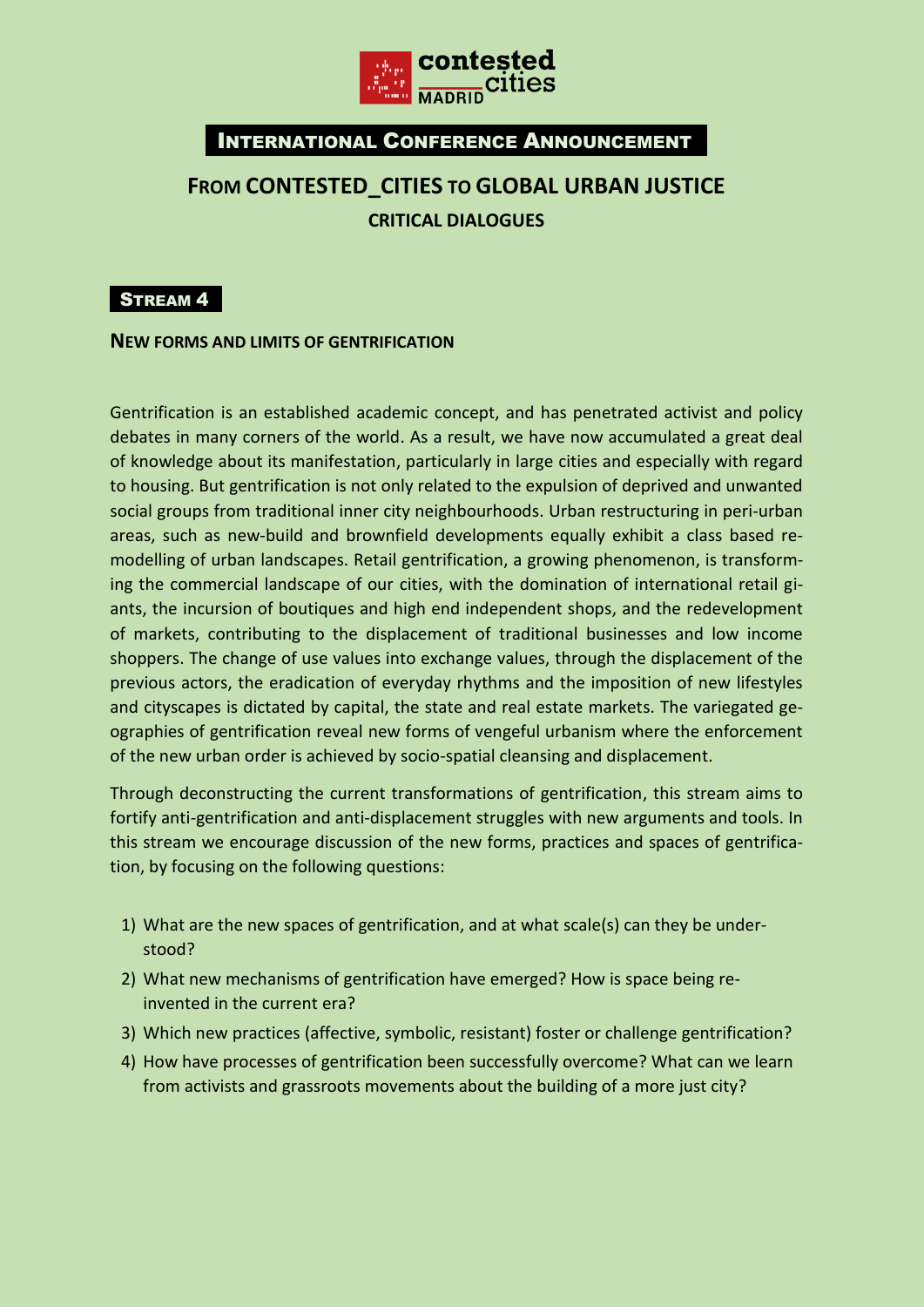

# **FROM CONTESTED\_CITIES TO GLOBAL URBAN JUSTICE CRITICAL DIALOGUES**

## **STREAM 5**

## **THE NEW URBAN ALTERNATIVES – SOCIAL MOVEMENTS, THEIR SOCIO SPATIAL PRACTICES, AND THE USE OF VISUAL METHODOLOGIES**

Cities are contested spaces where actors in asymmetric power relations struggle over different conceptions of urban development, justice, planning and politics. The enforcement of austerity urbanism has led to the denial of many social and spatial rights, depriving people of their 'rights to the city'. By overtly rejecting the neoliberal rationale, grassroots movements aim to re-establish direct democracy through commoning, social solidarity and alternative values, creating 'cracks in capitalism'. In many cities of Latin America, and currently in Spain, social movements have become key actors for and in local governments, producing ruptures with neoliberal regimes. However, such organisation may create obstacles to, or even foreclose, urban alternatives.

Seeking to shed light on the dynamics of radical urban transformations, this stream invites papers on socio-spatial justice and the new urban alternatives which address the questions below. In addition, in this panel, we seek to explore the potential of audio-visual methodologies in these contexts.

- 1) What does the right to the city, as well as social and spatial justice, mean in different socio-economic and political contexts?
- 2) How have collaborations between social movements and local governments brought about new urban policies and politics? And what are the obstacles to the transformational potential of these collaborations?
- 3) What is the emerging role for social movements in relation to local, regional and central governments in places of political transition?
- 4) How do anti-capitalist movements construct urban social spatial relationships?
- 5) What potential is there for the use of visual methodologies in reflective inquiry into the practices of resistance and transformation in cities, and what challenges do they pose?